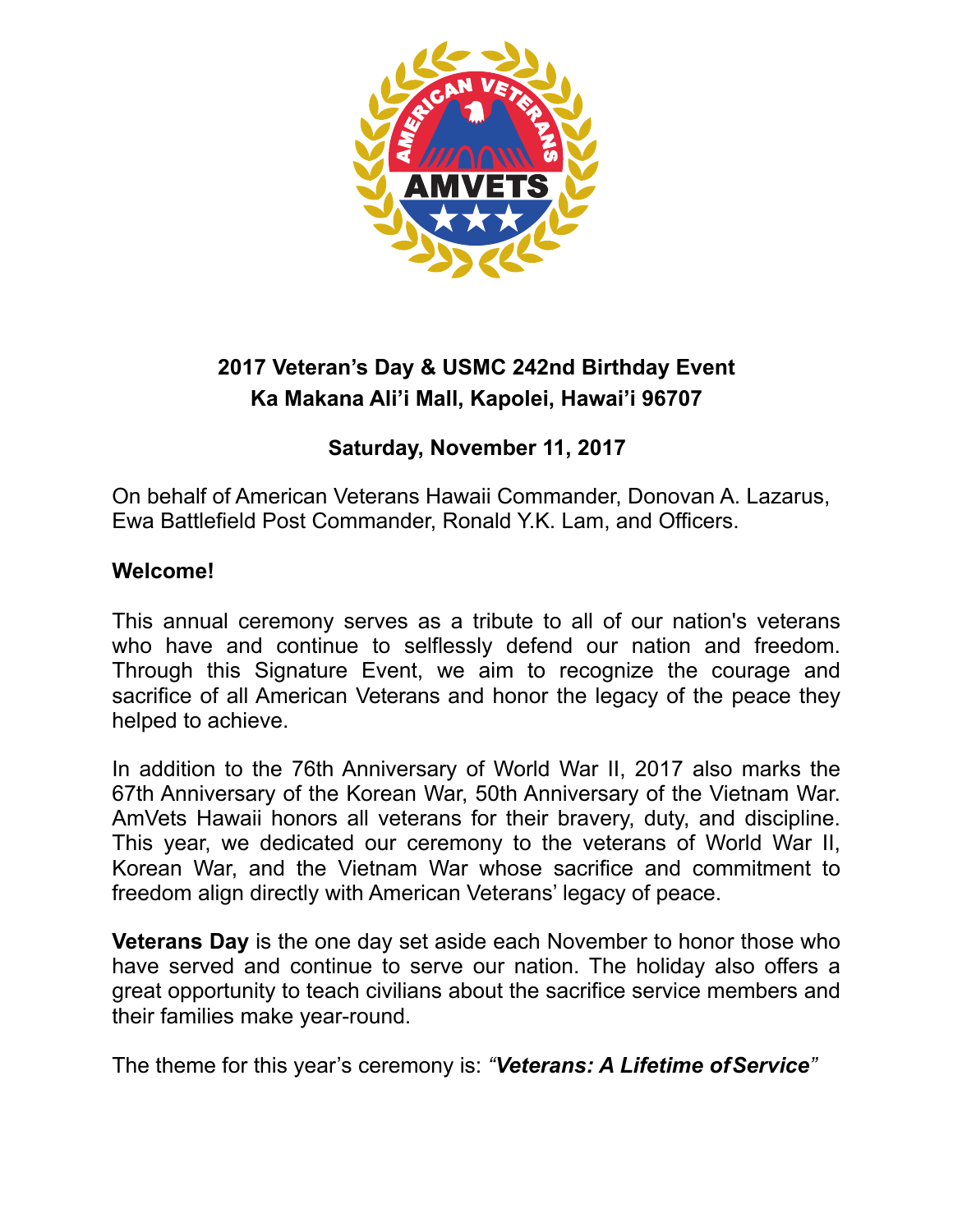#### **ORDER OF EVENTS**

#### **INVOCATION**

| Distinguished SpeakerMajority Floor Leader, Sen. Will Espero |
|--------------------------------------------------------------|
| Distinguished SpeakerRolly Alvarado (Sgt, USMC), Oahu Vet    |
| Distinguished SpeakerDirector Donna Renk (Surviving Spouse)  |
| Center Keynote AddressThomas "Tom" Lee (SSG, USA)            |

#### **WREATH PRESENTATION CEREMONY**

| <b>PresentingSenator Espero, CDR Lazarus, SSG Lee and CDR Lam</b> |  |  |
|-------------------------------------------------------------------|--|--|
|-------------------------------------------------------------------|--|--|

**Playing of "Taps"**……………………………………………..Sound Technician

**Taiko Drum and Hula Performances**…………Boys & Girls Club Of Hawai'i

#### **USMC BIRTHDAY CAKE-CUTTING CEREMONY**

| Colonel Jason Seal (USMC, Ret.), Senior Instructor, Kapolei MC-JROTC |  |
|----------------------------------------------------------------------|--|
|                                                                      |  |
|                                                                      |  |

#### **Playing of United States Armed Forces Medley**.…….…Sound Technician

## **Acknowledgements & Mahalos**

Speakers: Sen. Espero, Sgt. Alvarado, Dir. Renk & SSG Lee Mililani High School Choir, under the instructions of Keane Ishii Ewalani Hulamaids, under the instructions of Kumu Ewalani Kailewa Taiko Drummers, under the instruction of Sensei Masanobu Nishioka Colonel Seal and the Kapolei High School MC-JROTC Color Guards US Marine Corps League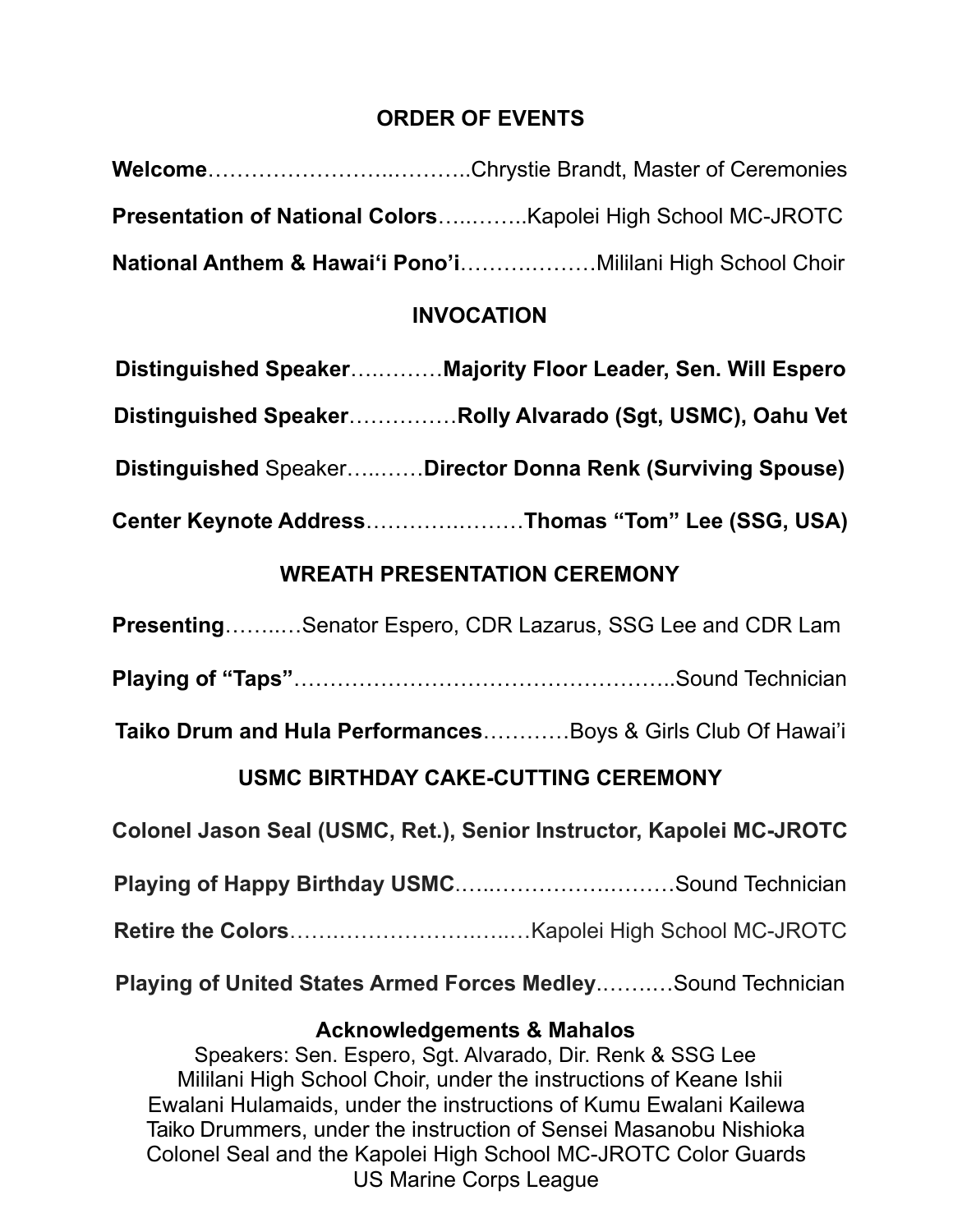#### **History of Veterans Day**

November 11th was just another day of the year.

That was until an end to hostilities, an armistice, took effect between the Allied Powers and Germany on November 11, 1918, on the 11th hour of the day. Although no country signed the Treaty of Versailles until June 1919, officially ending World War I, the day of the armistice marked the end of WWI combat.

President Woodrow Wilson declared November 11, 1919, the first Armistice Day. The idea was to recognize the day fighting ended by having parades and halting business at 11 a.m. In the spring of 1938, Congress approved an act to make November 11th, a legal holiday to honor veterans of WWI and celebrate a day of peace.

After World War II, Armistice Day changed. Veterans advocate organizations wanted Congress to amend the act of 1938 to change the name of the holiday. Congress did, and in 1954 Armistice Day legally became Veterans Day, a holiday to honor veterans of all wars.

A 1968 bill moved recognition of Veterans Day and some other holidays to Mondays, giving the public three-day weekends. However, confusion and public distaste for the change nullified it. In 1975, President Gerald R. Ford returned the observation of Veterans Day to November 11th, no matter what day of the week it falls on. Since then, it has always honored veterans for their service and sacrifice to the nation.

**"The nation which forgets its defenders will itself be forgotten."** 

- Calvin Coolidge

| <b>Unaccounted for From Past Conflicts:</b> |                                                   |
|---------------------------------------------|---------------------------------------------------|
| WWII72,978                                  |                                                   |
| Korean War7,718                             |                                                   |
| <b>Vietnam War1,602</b>                     |                                                   |
|                                             |                                                   |
| Iraq & Other Conflicts6                     |                                                   |
|                                             | <b>Total MIA82,430 - Last updated 23 OCT 2017</b> |